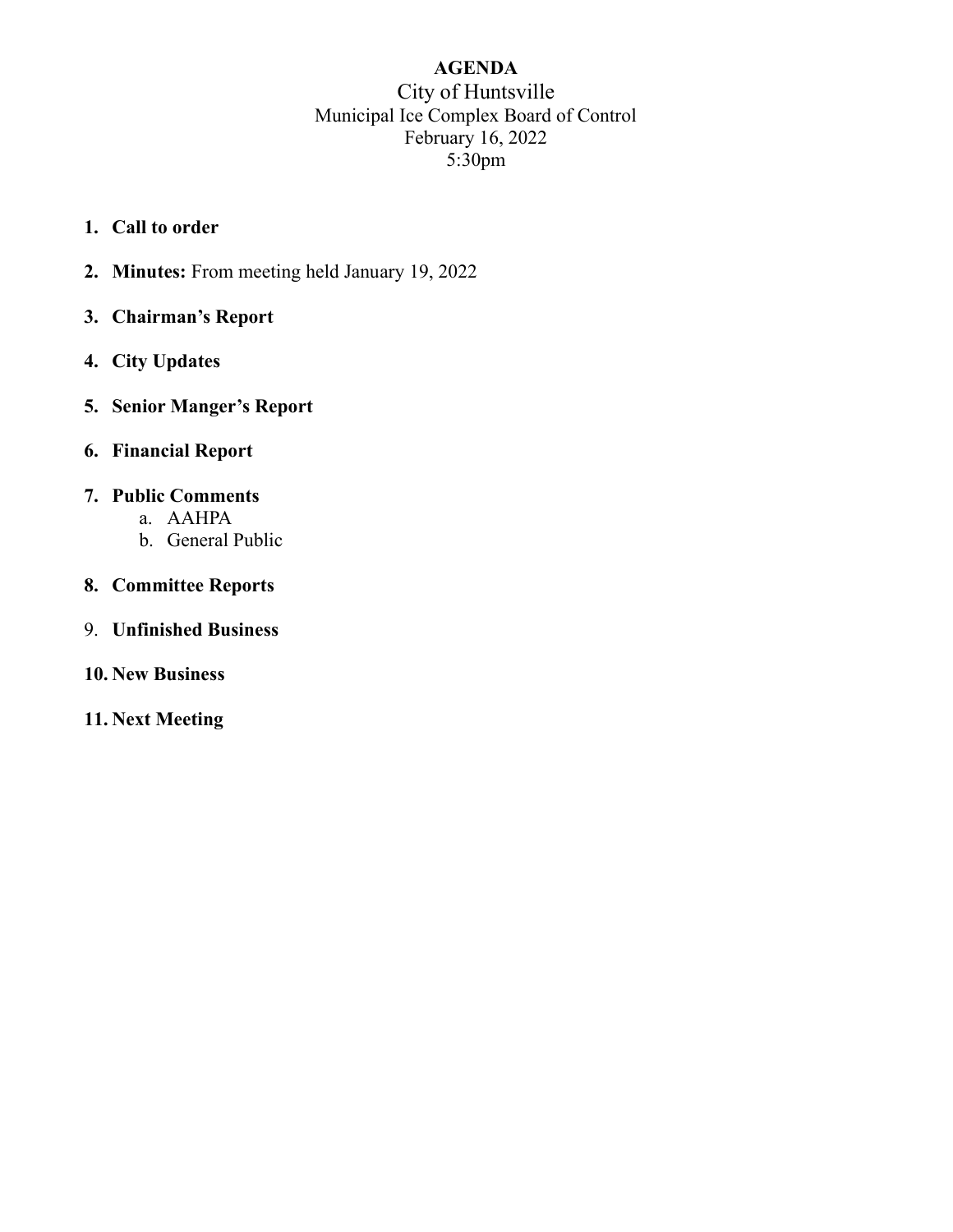## BENTON H. WILCOXON MUNICIPAL ICE COMPLEX BOARD OF CONTROL REGULAR MONTHLY MEETING

# All motions passed unanimously unless otherwise stated.

## MINUTES OF January 19, 2022:

| <b>Presiding Officer:</b>                | David Edwards                                                                                                                                                                                                                                                                                                                                                                                                              |  |
|------------------------------------------|----------------------------------------------------------------------------------------------------------------------------------------------------------------------------------------------------------------------------------------------------------------------------------------------------------------------------------------------------------------------------------------------------------------------------|--|
| <b>Call to Order:</b>                    | David called the meeting to order at 5:30pm.                                                                                                                                                                                                                                                                                                                                                                               |  |
| <b>Board Members:</b><br><b>Present:</b> | David Edwards<br>Kim Ford<br>John Green<br>Pat Sanders<br>Mark Russell<br>Jeremy Schreiber<br>Dr. Tyler Kirby                                                                                                                                                                                                                                                                                                              |  |
| Absent:                                  | Jan Davis (excused – work)<br>Sasha Sealy (excused – family emergency)                                                                                                                                                                                                                                                                                                                                                     |  |
| Facility Representatives: Steve Clough   |                                                                                                                                                                                                                                                                                                                                                                                                                            |  |
| <b>Hockey Representatives:</b>           | <b>Troy Skinner</b>                                                                                                                                                                                                                                                                                                                                                                                                        |  |
| <b>City Representatives:</b>             | None.                                                                                                                                                                                                                                                                                                                                                                                                                      |  |
| <b>Visitors:</b>                         | None.                                                                                                                                                                                                                                                                                                                                                                                                                      |  |
| <b>Minutes:</b>                          | Approval of minutes was postponed until next meeting due to mistakes in the<br>attendee list, financials, and omission of a committee report.                                                                                                                                                                                                                                                                              |  |
| <b>Public Comments</b>                   |                                                                                                                                                                                                                                                                                                                                                                                                                            |  |
|                                          | <b>a. General Public:</b> Troy Skinner spoke as Executive Director of the Alabama Amateur Hockey<br>Players Association (AAHPA). He asked if plans for a third sheet were being<br>considered. Sasha Sealy noted the work of the Strategic Planning Committee.<br>Mr. Skinner noted issues with the locker rooms showers and parking lot lights.<br>Steve Clough said the ISC along with the City were working the issues. |  |
| b. NAHA:                                 | None.                                                                                                                                                                                                                                                                                                                                                                                                                      |  |
| c. Skating Club:                         | None.                                                                                                                                                                                                                                                                                                                                                                                                                      |  |
| <b>Chairperson's Report:</b>             | David Edwards discussed meetings with City Council members on operations<br>at the ISC.                                                                                                                                                                                                                                                                                                                                    |  |
| <b>City Updates:</b>                     | None.                                                                                                                                                                                                                                                                                                                                                                                                                      |  |